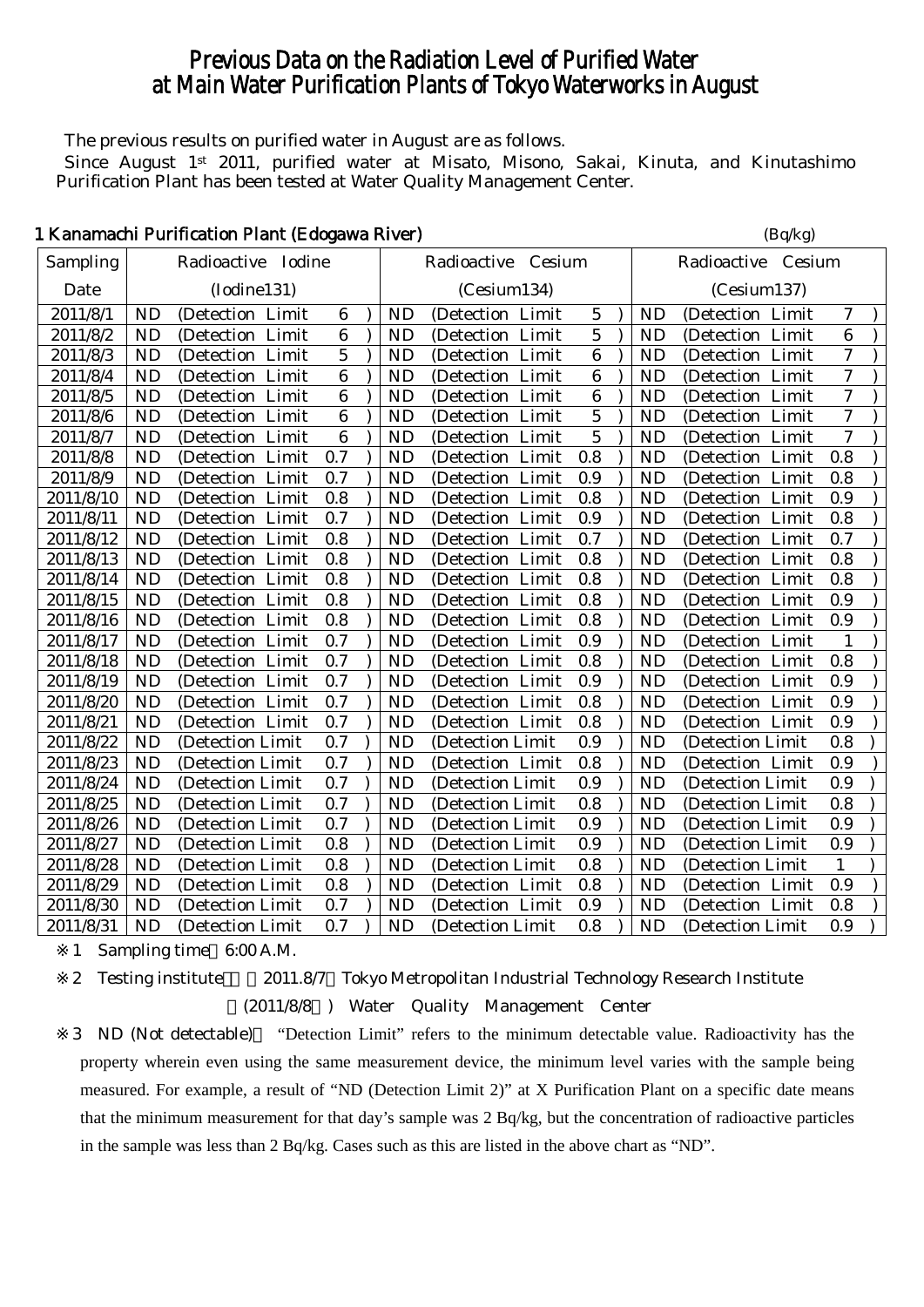| 2 Asaka Purification Plant (Arakawa River) | (Bq/kg) |
|--------------------------------------------|---------|
|--------------------------------------------|---------|

| Sampling  |           | Radioactive Iodine |                  | Radioactive Cesium |                   |                          |  |           | Radioactive Cesium |                  |  |  |  |
|-----------|-----------|--------------------|------------------|--------------------|-------------------|--------------------------|--|-----------|--------------------|------------------|--|--|--|
| Date      |           | (Iodine131)        |                  |                    | (Cesium134)       |                          |  |           | (Cesium137)        |                  |  |  |  |
| 2011/8/1  | <b>ND</b> | (Detection Limit   | $6\phantom{1}$   | <b>ND</b>          | (Detection Limit  | $6\phantom{.}6$          |  | <b>ND</b> | (Detection Limit   | $\overline{7}$   |  |  |  |
| 2011/8/2  | <b>ND</b> | (Detection Limit   | $6\phantom{1}6$  | <b>ND</b>          | (Detection Limit  | $\boldsymbol{6}$         |  | <b>ND</b> | (Detection Limit   | $\tau$           |  |  |  |
| 2011/8/3  | <b>ND</b> | (Detection Limit   | $\boldsymbol{6}$ | <b>ND</b>          | (Detection Limit  | 6                        |  | <b>ND</b> | (Detection Limit   | $\overline{5}$   |  |  |  |
| 2011/8/4  | <b>ND</b> | (Detection Limit   | $6\phantom{1}6$  | <b>ND</b>          | (Detection Limit  | 7                        |  | <b>ND</b> | (Detection Limit   | $\tau$           |  |  |  |
| 2011/8/5  | <b>ND</b> | (Detection Limit   | $\boldsymbol{6}$ | <b>ND</b>          | (Detection Limit  | $6\phantom{.}6$          |  | <b>ND</b> | (Detection Limit   | $\boldsymbol{7}$ |  |  |  |
| 2011/8/6  | <b>ND</b> | (Detection Limit   | $\boldsymbol{6}$ | <b>ND</b>          | (Detection Limit  | $\overline{\mathcal{U}}$ |  | <b>ND</b> | (Detection Limit   | $6\phantom{.}6$  |  |  |  |
| 2011/8/7  | <b>ND</b> | (Detection Limit   | $\boldsymbol{6}$ | <b>ND</b>          | (Detection Limit  | $6\phantom{.}6$          |  | <b>ND</b> | (Detection Limit   | $6\phantom{1}$   |  |  |  |
| 2011/8/8  | <b>ND</b> | (Detection Limit   | 0.7              | <b>ND</b>          | (Detection Limit  | 0.9                      |  | ND        | (Detection Limit   | 0.9              |  |  |  |
| 2011/8/9  | <b>ND</b> | (Detection Limit   | 0.7              | <b>ND</b>          | (Detection Limit  | 0.8                      |  | <b>ND</b> | (Detection Limit   | 0.9              |  |  |  |
| 2011/8/10 | <b>ND</b> | (Detection Limit   | 0.6              | <b>ND</b>          | (Detection Limit  | 0.8                      |  | <b>ND</b> | (Detection Limit   | 0.9              |  |  |  |
| 2011/8/11 | <b>ND</b> | (Detection Limit   | 0.7              | <b>ND</b>          | (Detection Limit  | 0.8                      |  | <b>ND</b> | (Detection Limit   | 0.9              |  |  |  |
| 2011/8/12 | <b>ND</b> | (Detection Limit   | 0.8              | <b>ND</b>          | (Detection Limit  | 0.9                      |  | <b>ND</b> | (Detection Limit   | 1                |  |  |  |
| 2011/8/13 | <b>ND</b> | (Detection Limit   | 0.7              | <b>ND</b>          | (Detection Limit  | 0.7                      |  | <b>ND</b> | (Detection Limit   | 0.9              |  |  |  |
| 2011/8/14 | <b>ND</b> | (Detection Limit   | 0.7              | <b>ND</b>          | (Detection Limit  | 0.8                      |  | <b>ND</b> | (Detection Limit   | 0.9              |  |  |  |
| 2011/8/15 | <b>ND</b> | (Detection Limit   | 0.7              | <b>ND</b>          | (Detection Limit  | 0.8                      |  | <b>ND</b> | (Detection Limit   | 0.9              |  |  |  |
| 2011/8/16 | <b>ND</b> | (Detection Limit   | 0.7              | <b>ND</b>          | (Detection Limit  | 0.9                      |  | <b>ND</b> | (Detection Limit   | 0.9              |  |  |  |
| 2011/8/17 | <b>ND</b> | (Detection Limit   | 0.7              | <b>ND</b>          | (Detection Limit  | 0.8                      |  | <b>ND</b> | (Detection Limit   | 0.7              |  |  |  |
| 2011/8/18 | <b>ND</b> | (Detection Limit   | 0.8              | <b>ND</b>          | (Detection Limit  | 0.9                      |  | <b>ND</b> | (Detection Limit   | 0.9              |  |  |  |
| 2011/8/19 | <b>ND</b> | (Detection Limit   | 0.7              | <b>ND</b>          | (Detection Limit  | 0.7                      |  | <b>ND</b> | (Detection Limit   | 0.9              |  |  |  |
| 2011/8/20 | <b>ND</b> | (Detection Limit   | 0.7              | <b>ND</b>          | (Detection Limit  | 0.9                      |  | <b>ND</b> | (Detection Limit   | 0.9              |  |  |  |
| 2011/8/21 | <b>ND</b> | (Detection Limit   | 0.7              | <b>ND</b>          | (Detection Limit  | 0.8                      |  | <b>ND</b> | (Detection Limit   | 0.9              |  |  |  |
| 2011/8/22 | <b>ND</b> | (Detection Limit   | 0.8              | <b>ND</b>          | (Detection Limit  | 0.9                      |  | <b>ND</b> | (Detection Limit   | 0.9              |  |  |  |
| 2011/8/23 | <b>ND</b> | (Detection Limit)  | 0.7              | <b>ND</b>          | (Detection Limit  | 0.9                      |  | <b>ND</b> | (Detection Limit   | 0.9              |  |  |  |
| 2011/8/24 | <b>ND</b> | (Detection Limit   | 0.7              | <b>ND</b>          | (Detection Limit) | 0.9                      |  | <b>ND</b> | (Detection Limit)  | 0.9              |  |  |  |
| 2011/8/25 | <b>ND</b> | (Detection Limit)  | 0.7              | <b>ND</b>          | (Detection Limit  | 0.7                      |  | <b>ND</b> | (Detection Limit)  | 0.9              |  |  |  |
| 2011/8/26 | <b>ND</b> | (Detection Limit   | 0.7              | <b>ND</b>          | (Detection Limit  | 0.9                      |  | <b>ND</b> | (Detection Limit)  | 0.9              |  |  |  |
| 2011/8/27 | <b>ND</b> | (Detection Limit)  | 0.7              | <b>ND</b>          | (Detection Limit  | 0.8                      |  | <b>ND</b> | (Detection Limit)  | 0.9              |  |  |  |
| 2011/8/28 | <b>ND</b> | (Detection Limit   | 0.8              | <b>ND</b>          | (Detection Limit  | 0.7                      |  | <b>ND</b> | (Detection Limit)  | 0.9              |  |  |  |
| 2011/8/29 | <b>ND</b> | (Detection Limit)  | 0.7              | <b>ND</b>          | (Detection Limit  | 0.8                      |  | <b>ND</b> | (Detection Limit)  | 0.9              |  |  |  |
| 2011/8/30 | <b>ND</b> | (Detection Limit   | 0.7              | <b>ND</b>          | (Detection Limit  | 0.9                      |  | <b>ND</b> | (Detection Limit   | 0.8              |  |  |  |
| 2011/8/31 | <b>ND</b> | (Detection Limit   | 0.7              | <b>ND</b>          | (Detection Limit  | 0.7                      |  | <b>ND</b> | (Detection Limit   | 0.9              |  |  |  |

1 Sampling time 6:00 A.M.

2 Testing institute 2011.8/7 Tokyo Metropolitan Industrial Technology Research Institute (2011/8/8 ) Water Quality Management Center

3 ND (Not detectable) "Detection Limit" refers to the minimum detectable value. Radioactivity has the property wherein even using the same measurement device, the minimum level varies with the sample being measured. For example, a result of "ND (Detection Limit 2)" at X Purification Plant on a specific date means that the minimum measurement for that day's sample was 2 Bq/kg, but the concentration of radioactive particles in the sample was less than 2 Bq/kg. Cases such as this are listed in the above chart as "ND".

4 2011/8/9 2011/8/15 Arakawa River Tamagawa River

|                 |     | 3 Ozaku Purification Plant (Tamagawa River) |               |   |     |                    |   |     |                   | (Bq/kg) |             |  |
|-----------------|-----|---------------------------------------------|---------------|---|-----|--------------------|---|-----|-------------------|---------|-------------|--|
| <b>Sampling</b> |     | Radioactive                                 | <b>Iodine</b> |   |     | Radioactive Cesium |   |     | Radioactive       | Cesium  |             |  |
| Date            |     | (Iodine131)                                 |               |   |     | (Cesium134)        |   |     | (Cesium137)       |         |             |  |
| 2011/8/1        | ND. | (Detection Limit)                           |               | 6 | ND. | (Detection Limit)  |   | ND. | (Detection Limit) |         | 7           |  |
| 2011/8/2        | ND. | (Detection Limit)                           |               | 6 | ND. | (Detection Limit)  |   | ND. | (Detection Limit) |         | 6           |  |
| 2011/8/3        | ND. | (Detection Limit)                           |               | 6 | ND. | (Detection Limit)  |   | ND. | (Detection Limit) |         | $\mathbf 5$ |  |
| 2011/8/4        | ND. | (Detection Limit)                           |               | 6 | ND. | (Detection Limit)  | 5 | ND. | (Detection Limit) |         | 7           |  |
| 2011/8/5        | ND. | (Detection Limit)                           |               | 6 | ND. | (Detection Limit)  | 6 | ND. | (Detection Limit) |         |             |  |
| 2011/8/6        | ND. | (Detection Limit)                           |               | 6 | ND. | (Detection Limit)  | 6 | ND. | (Detection Limit) |         | 7           |  |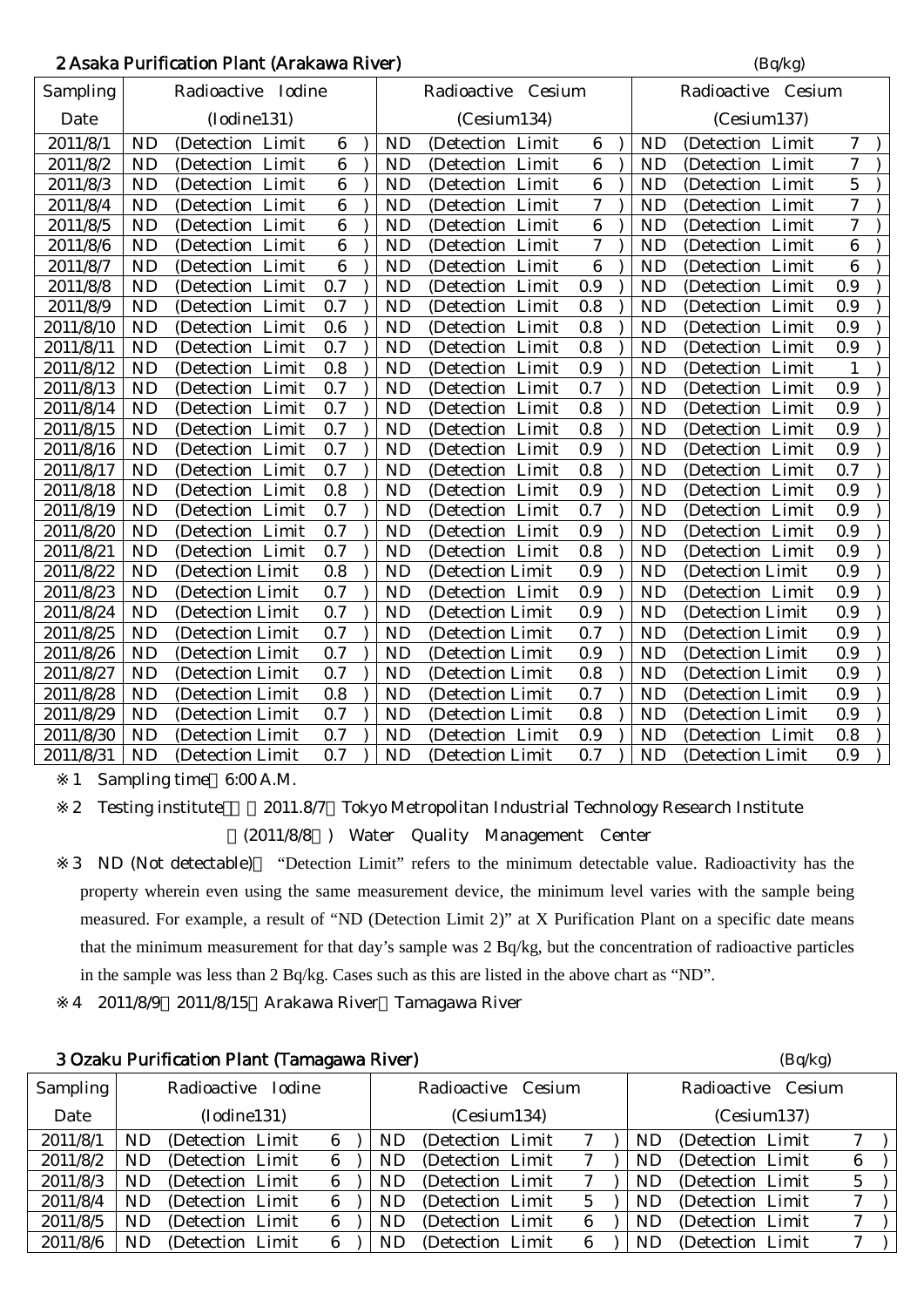| 2011/8/7  | ND        | (Detection Limit  | 6   | ND        | (Detection Limit) | 6   | ND        | (Detection Limit) | $\tau$ |
|-----------|-----------|-------------------|-----|-----------|-------------------|-----|-----------|-------------------|--------|
| 2011/8/8  | ND        | (Detection Limit  | 0.8 | <b>ND</b> | (Detection Limit) | 0.9 | <b>ND</b> | (Detection Limit  | 0.8    |
| 2011/8/9  | ND        | (Detection Limit  | 0.8 | <b>ND</b> | (Detection Limit) | 0.9 | <b>ND</b> | (Detection Limit) | 0.9    |
| 2011/8/10 | ND        | (Detection Limit) | 0.8 | ND        | (Detection Limit  | 0.8 | ND        | (Detection Limit  | 0.9    |
| 2011/8/11 | ND        | (Detection Limit) | 0.7 | ND        | (Detection Limit) | 0.8 | <b>ND</b> | (Detection Limit) | 0.9    |
| 2011/8/12 | ND        | (Detection Limit) | 0.7 | ND        | (Detection Limit) | 0.9 | ND        | (Detection Limit  | 1      |
| 2011/8/13 | ND        | (Detection Limit) | 0.7 | ND        | (Detection Limit  | 0.8 | ND        | (Detection Limit  | 0.9    |
| 2011/8/14 | ND        | (Detection Limit) | 0.8 | <b>ND</b> | (Detection Limit) | 0.8 | <b>ND</b> | (Detection Limit  | 0.9    |
| 2011/8/15 | ND        | (Detection Limit  | 0.8 | <b>ND</b> | (Detection Limit  | 0.9 | <b>ND</b> | (Detection Limit  | 0.9    |
| 2011/8/16 | ND        | (Detection Limit  | 0.7 | <b>ND</b> | (Detection Limit) | 0.9 | <b>ND</b> | (Detection Limit  | 0.9    |
| 2011/8/17 | ND        | (Detection Limit  | 0.8 | <b>ND</b> | (Detection Limit) | 0.9 | <b>ND</b> | (Detection Limit  | 0.9    |
| 2011/8/18 | ND        | (Detection Limit  | 0.8 | <b>ND</b> | (Detection Limit  | 0.7 | <b>ND</b> | (Detection Limit  | 0.8    |
| 2011/8/19 | ND        | (Detection Limit) | 0.8 | ND        | (Detection Limit  | 0.7 | <b>ND</b> | (Detection Limit  | 1      |
| 2011/8/20 | ND        | (Detection Limit  | 0.8 | <b>ND</b> | (Detection Limit  | 0.9 | <b>ND</b> | (Detection Limit  | 0.8    |
| 2011/8/21 | ND        | (Detection Limit  | 0.8 | ND        | (Detection Limit  | 0.8 | <b>ND</b> | (Detection Limit  | 0.9    |
| 2011/8/22 | ND        | (Detection Limit) | 0.7 | ND        | (Detection Limit  | 0.9 | ND        | (Detection Limit  | 0.9    |
| 2011/8/23 | ND        | (Detection Limit) | 0.7 | <b>ND</b> | (Detection Limit  | 0.8 | <b>ND</b> | (Detection Limit) | 0.9    |
| 2011/8/24 | ND        | (Detection Limit) | 0.7 | <b>ND</b> | (Detection Limit  | 0.8 | <b>ND</b> | (Detection Limit  | 0.8    |
| 2011/8/25 | ND        | (Detection Limit  | 0.8 | ND        | (Detection Limit  | 0.8 | <b>ND</b> | (Detection Limit  | 0.9    |
| 2011/8/26 | ND        | (Detection Limit) | 0.8 | <b>ND</b> | (Detection Limit) | 0.8 | <b>ND</b> | (Detection Limit  | 0.8    |
| 2011/8/27 | ND        | (Detection Limit  | 0.8 | <b>ND</b> | (Detection Limit  | 0.9 | <b>ND</b> | (Detection Limit  | 0.9    |
| 2011/8/28 | <b>ND</b> | (Detection Limit) | 0.7 | <b>ND</b> | (Detection Limit) | 0.8 | <b>ND</b> | (Detection Limit  | 0.8    |
| 2011/8/29 | <b>ND</b> | (Detection Limit) | 0.7 | <b>ND</b> | (Detection Limit  | 0.9 | <b>ND</b> | (Detection Limit  | 0.8    |
| 2011/8/30 | ND        | (Detection Limit) | 0.7 | ND        | (Detection Limit  | 0.9 | <b>ND</b> | (Detection Limit) | 0.8    |
| 2011/8/31 | ND        | (Detection Limit) | 0.8 | ND        | (Detection Limit) | 0.8 | ND        | (Detection Limit  | 0.9    |

1 Sampling time 6:00 A.M.

2 Testing institute 2011.8/7 Tokyo Metropolitan Industrial Technology Research Institute (2011/8/8 ) Water Quality Management Center

3 ND (Not detectable) "Detection Limit" refers to the minimum detectable value. Radioactivity has the property wherein even using the same measurement device, the minimum level varies with the sample being measured. For example, a result of "ND (Detection Limit 2)" at X Purification Plant on a specific date means that the minimum measurement for that day's sample was 2 Bq/kg, but the concentration of radioactive particles in the sample was less than 2 Bq/kg. Cases such as this are listed in the above chart as "ND".

## 4 Higashi-murayama Purification Plant (Arakawa River, Tamagawa River)

|                 |           |                   |        |                       |           |                    |                |           |                   | (Bq/kg) |                  |  |
|-----------------|-----------|-------------------|--------|-----------------------|-----------|--------------------|----------------|-----------|-------------------|---------|------------------|--|
| <b>Sampling</b> |           | Radioactive       | Iodine |                       |           | Radioactive Cesium |                |           | Radioactive       | Cesium  |                  |  |
| Date            |           | (Iodine131)       |        |                       |           | (Cesium134)        |                |           | (Cesium137)       |         |                  |  |
| 2011/8/1        | ND        | (Detection Limit) |        | $\overline{2}$        | ND        | (Detection Limit)  | 2              | ND        | (Detection Limit) |         | $\mathbf{2}$     |  |
| 2011/8/2        | ND        | (Detection Limit) |        | $\mathbf{2}$          | ND        | (Detection Limit   | $\overline{c}$ | ND        | (Detection Limit) |         | $\boldsymbol{2}$ |  |
| 2011/8/3        | ND        | (Detection Limit) |        | $\mathbf{2}$          | ND        | (Detection Limit   | 2              | <b>ND</b> | (Detection Limit) |         | $\boldsymbol{2}$ |  |
| 2011/8/4        | ND        | (Detection Limit) |        | $\mathbf{2}$          | ND        | (Detection Limit)  | 2              | ND        | (Detection Limit) |         | $\boldsymbol{2}$ |  |
| 2011/8/5        | <b>ND</b> | (Detection Limit) |        | $\overline{2}$        | ND.       | (Detection Limit)  | 2              | ND        | (Detection Limit) |         | $\overline{c}$   |  |
| 2011/8/6        | <b>ND</b> | (Detection Limit) |        | $\overline{2}$        | <b>ND</b> | (Detection Limit)  | 2              | <b>ND</b> | (Detection Limit) |         | 3                |  |
| 2011/8/7        | ND        | (Detection Limit) |        | $\mathbf{2}$          | ND.       | (Detection Limit)  | 2              | <b>ND</b> | (Detection Limit) |         | 3                |  |
| 2011/8/8        | <b>ND</b> | (Detection Limit) |        | $\mathbf{2}^{\prime}$ | ND.       | (Detection Limit)  | 2              | ND        | (Detection Limit) |         | 2                |  |
| 2011/8/9        | <b>ND</b> | (Detection Limit) |        | $\overline{2}$        | ND        | (Detection Limit)  | 2              | ND        | (Detection Limit) |         | 3                |  |
| 2011/8/10       | <b>ND</b> | (Detection Limit) |        | $\mathbf{2}$          | ND        | (Detection Limit   | 2              | ND        | (Detection Limit  |         | $\boldsymbol{2}$ |  |
| 2011/8/11       | ND        | (Detection Limit) |        | $\overline{2}$        | ND        | (Detection Limit)  | 2              | <b>ND</b> | (Detection Limit) |         | 3                |  |
| 2011/8/12       | ND        | (Detection Limit) |        | $\mathbf{2}$          | ND        | (Detection Limit)  | 2              | <b>ND</b> | (Detection Limit) |         | 3                |  |
| 2011/8/13       | ND        | (Detection Limit) |        | $\overline{2}$        | ND        | (Detection Limit)  | 2              | ND        | (Detection Limit) |         | 3                |  |
| 2011/8/14       | <b>ND</b> | (Detection Limit) |        | $\mathbf{2}$          | ND        | (Detection Limit   | 2              | ND        | (Detection Limit) |         | $\boldsymbol{2}$ |  |
| 2011/8/15       | <b>ND</b> | (Detection Limit) |        | $\boldsymbol{2}$      | <b>ND</b> | (Detection Limit)  | $\overline{c}$ | <b>ND</b> | (Detection Limit) |         | $\boldsymbol{2}$ |  |
| 2011/8/16       | <b>ND</b> | (Detection Limit  |        | 2                     | <b>ND</b> | (Detection Limit   | 2              | <b>ND</b> | (Detection Limit) |         | $\boldsymbol{2}$ |  |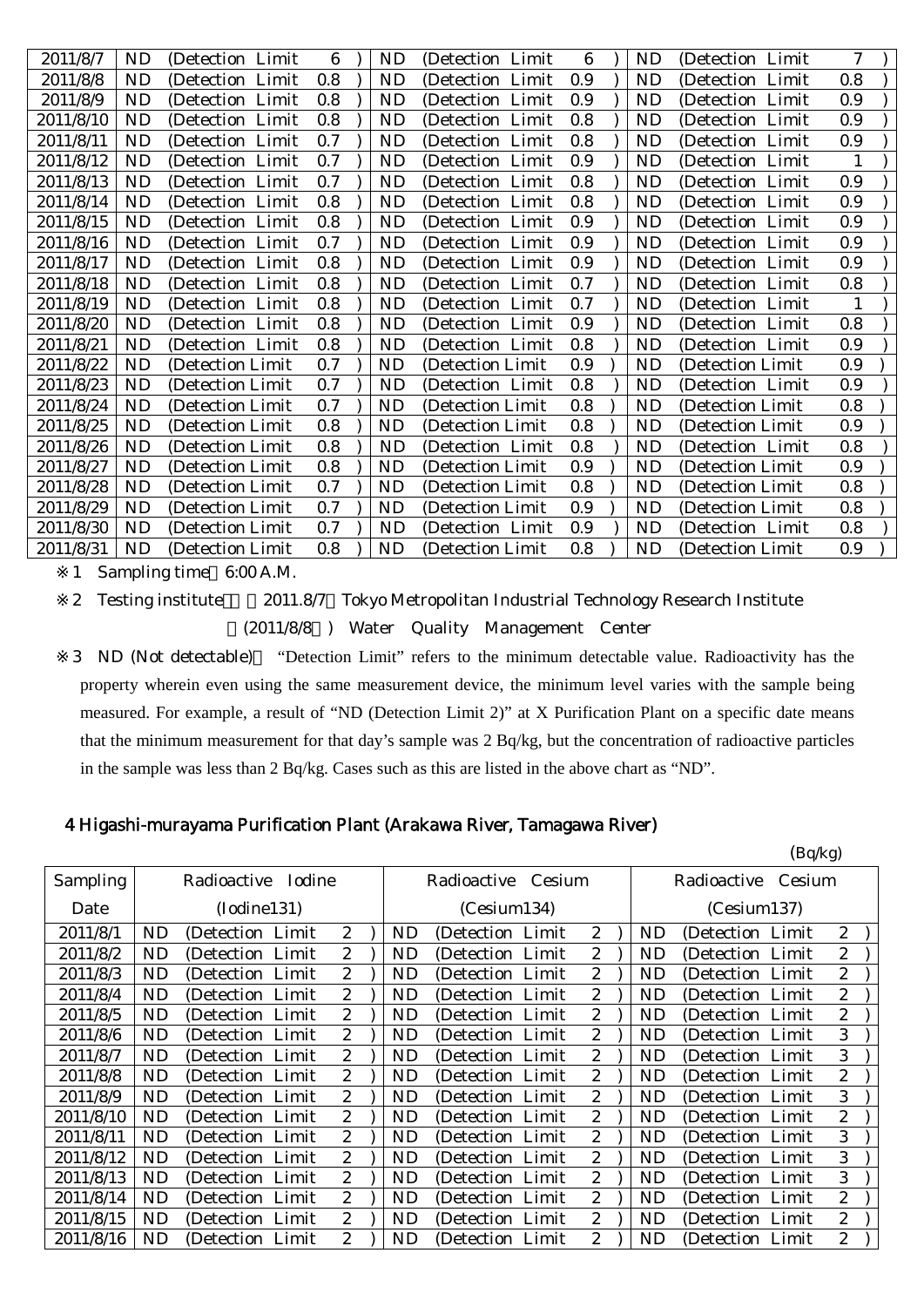| 2011/8/17 | ND  | (Detection Limit) | $\mathbf{2}$          | <b>ND</b> | (Detection)<br>Limit | 2                | <b>ND</b> | (Detection Limit) | 3                |
|-----------|-----|-------------------|-----------------------|-----------|----------------------|------------------|-----------|-------------------|------------------|
| 2011/8/18 | ND. | (Detection Limit) | $\mathbf{2}$          | ND        | (Detection)<br>Limit | 2                | ND        | (Detection Limit) | 2                |
| 2011/8/19 | ND. | (Detection Limit) | $\mathbf{2}^{\prime}$ | <b>ND</b> | (Detection Limit)    | $\boldsymbol{2}$ | <b>ND</b> | (Detection Limit) | $\mathbf{2}$     |
| 2011/8/20 | ND  | (Detection Limit) | $\boldsymbol{2}$      | <b>ND</b> | (Detection Limit)    | 2                | <b>ND</b> | (Detection Limit) | 3                |
| 2011/8/21 | ND. | (Detection Limit) | $\overline{2}$        | ND        | (Detection Limit)    | 2                | ND.       | (Detection Limit) | $\mathbf{2}$     |
| 2011/8/22 | ND  | (Detection Limit) | $2\overline{ }$       | ND        | (Detection Limit)    | 2                | ND        | (Detection Limit) | $\boldsymbol{2}$ |
| 2011/8/23 | ND  | (Detection Limit) | $\mathbf{2}^{\prime}$ | <b>ND</b> | (Detection Limit)    | 2                | ND.       | (Detection Limit) | 3                |
| 2011/8/24 | ND. | (Detection Limit) | $\mathbf{2}^{\prime}$ | ND        | (Detection Limit)    | $\boldsymbol{2}$ | ND.       | (Detection Limit) | $\mathbf{2}$     |
| 2011/8/25 | ND  | (Detection Limit) | $\mathbf{2}^{\prime}$ | ND        | (Detection Limit)    | 2                | ND.       | (Detection Limit) | $\mathbf{2}$     |
| 2011/8/26 | ND  | (Detection Limit) | $\mathbf{2}$          | <b>ND</b> | (Detection Limit)    | 2                | <b>ND</b> | (Detection Limit) | 3                |
| 2011/8/27 | ND. | (Detection Limit) | $\mathbf{2}^{\prime}$ | ND        | (Detection Limit)    | $\mathbf{2}$     | ND.       | (Detection Limit) | 3                |
| 2011/8/28 | ND  | (Detection Limit) | $\mathbf{2}$          | <b>ND</b> | (Detection Limit)    | 2                | ND        | (Detection Limit) | $\mathbf{2}$     |
| 2011/8/29 | ND. | (Detection Limit) | $\mathbf{2}^{\prime}$ | ND        | (Detection Limit)    | 2                | ND.       | (Detection Limit) | $\boldsymbol{2}$ |
| 2011/8/30 | ND. | (Detection Limit) | $\mathbf{2}^{\prime}$ | ND        | (Detection Limit)    | 2                | ND.       | (Detection Limit) | $\mathbf{2}$     |
| 2011/8/31 | ND. | (Detection Limit) | $2^{\circ}$           | ND        | (Detection Limit)    | 2                | <b>ND</b> | (Detection Limit) | $\boldsymbol{2}$ |

- 1 Sampling time 6:00 A.M.
- 2 Testing institute Tokyo Metropolitan University

3 ND (Not detectable) "Detection Limit" refers to the minimum detectable value. Radioactivity has the property wherein even using the same measurement device, the minimum level varies with the sample being measured. For example, a result of "ND (Detection Limit 2)" at X Purification Plant on a specific date means that the minimum measurement for that day's sample was 2 Bq/kg, but the concentration of radioactive particles in the sample was less than 2 Bq/kg. Cases such as this are listed in the above chart as "ND".

4 2011/8/2 2011/8/22 2011/8/30 Tamagawa River

## 5 Nagasawa Purification Plant (Sagamigawa River)

|           |           |                    |     |           |                           |              |           | (Bq/kg)                   |     |  |
|-----------|-----------|--------------------|-----|-----------|---------------------------|--------------|-----------|---------------------------|-----|--|
| Sampling  |           | Radioactive Iodine |     |           | <b>Radioactive Cesium</b> |              |           | <b>Radioactive Cesium</b> |     |  |
| Date      |           | Iodine 131         |     |           | Cesium 134                |              |           | Cesium 137                |     |  |
| 2011/8/1  | <b>ND</b> | (Detection Limit   | 0.9 | <b>ND</b> | (Detection Limit          | 0.8          | <b>ND</b> | (Detection Limit          | 0.9 |  |
| 2011/8/2  | <b>ND</b> | (Detection Limit   | 0.7 | <b>ND</b> | (Detection Limit          | 0.9          | <b>ND</b> | (Detection Limit)         | 0.9 |  |
| 2011/8/3  | <b>ND</b> | (Detection Limit   | 0.7 | <b>ND</b> | (Detection Limit          | 0.9          | <b>ND</b> | (Detection Limit          | 0.8 |  |
| 2011/8/4  | <b>ND</b> | (Detection Limit   | 0.8 | <b>ND</b> | (Detection Limit          | 0.7          | <b>ND</b> | (Detection Limit          | 0.8 |  |
| 2011/8/5  | <b>ND</b> | (Detection Limit   | 0.8 | <b>ND</b> | (Detection Limit          | 0.9          | <b>ND</b> | (Detection Limit          | 0.8 |  |
| 2011/8/6  | <b>ND</b> | (Detection Limit   | 0.8 | <b>ND</b> | (Detection Limit          | 0.9          | <b>ND</b> | (Detection Limit          | 0.9 |  |
| 2011/8/7  | <b>ND</b> | (Detection Limit   | 0.8 | <b>ND</b> | (Detection Limit          | 0.9          | <b>ND</b> | (Detection Limit          | 1   |  |
| 2011/8/8  | <b>ND</b> | (Detection Limit   | 0.8 | <b>ND</b> | (Detection Limit          | 0.8          | <b>ND</b> | (Detection Limit          | 0.9 |  |
| 2011/8/9  | <b>ND</b> | (Detection Limit   | 0.8 | <b>ND</b> | (Detection Limit          | 0.7          | <b>ND</b> | (Detection Limit          | 0.9 |  |
| 2011/8/10 | <b>ND</b> | (Detection Limit   | 0.7 | <b>ND</b> | (Detection Limit          | 0.8          | <b>ND</b> | (Detection Limit          | 0.9 |  |
| 2011/8/11 | <b>ND</b> | (Detection Limit   | 0.8 | <b>ND</b> | (Detection Limit          | 0.9          | <b>ND</b> | (Detection Limit          | 0.8 |  |
| 2011/8/12 | <b>ND</b> | (Detection Limit   | 0.7 | <b>ND</b> | (Detection Limit          | 0.8          | <b>ND</b> | (Detection Limit          | 0.9 |  |
| 2011/8/13 | <b>ND</b> | (Detection Limit   | 0.7 | <b>ND</b> | (Detection Limit          | 0.8          | <b>ND</b> | (Detection Limit          | 0.9 |  |
| 2011/8/14 | <b>ND</b> | (Detection Limit   | 0.8 | <b>ND</b> | (Detection Limit          | 0.7          | <b>ND</b> | (Detection Limit          | 0.8 |  |
| 2011/8/15 | <b>ND</b> | (Detection Limit   | 0.7 | <b>ND</b> | (Detection Limit          | 0.8          | <b>ND</b> | (Detection Limit          | 0.8 |  |
| 2011/8/16 | <b>ND</b> | (Detection Limit   | 0.8 | <b>ND</b> | (Detection Limit          | 0.8          | <b>ND</b> | (Detection Limit          | 0.9 |  |
| 2011/8/17 | <b>ND</b> | (Detection Limit   | 0.7 | <b>ND</b> | (Detection Limit          | $\mathbf{1}$ | <b>ND</b> | (Detection Limit          | 0.8 |  |
| 2011/8/18 | <b>ND</b> | (Detection Limit   | 0.7 | <b>ND</b> | (Detection Limit          | 0.8          | <b>ND</b> | (Detection Limit          | 0.9 |  |
| 2011/8/19 | <b>ND</b> | (Detection Limit   | 0.7 | <b>ND</b> | (Detection Limit          | 0.9          | <b>ND</b> | (Detection Limit          | 1   |  |
| 2011/8/20 | <b>ND</b> | (Detection Limit   | 0.8 | <b>ND</b> | (Detection Limit          | 0.7          | <b>ND</b> | (Detection Limit          | 0.8 |  |
| 2011/8/21 | <b>ND</b> | (Detection Limit   | 0.8 | <b>ND</b> | (Detection Limit          | 0.9          | <b>ND</b> | (Detection Limit          | 0.8 |  |
| 2011/8/22 | <b>ND</b> | (Detection Limit   | 0.8 | <b>ND</b> | (Detection Limit          | 0.8          | <b>ND</b> | (Detection Limit          | 0.8 |  |
| 2011/8/23 | <b>ND</b> | (Detection Limit   | 0.7 | <b>ND</b> | (Detection Limit          | 0.9          | <b>ND</b> | (Detection Limit          | 0.8 |  |
| 2011/8/24 | <b>ND</b> | (Detection Limit   | 0.8 | <b>ND</b> | (Detection Limit          | 0.8          | <b>ND</b> | (Detection Limit          | 0.9 |  |
| 2011/8/25 | <b>ND</b> | (Detection Limit   | 0.7 | <b>ND</b> | (Detection Limit          | 0.9          | <b>ND</b> | (Detection Limit          | 0.9 |  |
| 2011/8/26 | <b>ND</b> | (Detection Limit   | 0.8 | <b>ND</b> | (Detection Limit          | 0.9          | <b>ND</b> | (Detection Limit          | 0.9 |  |
| 2011/8/27 | <b>ND</b> | (Detection Limit   | 0.7 | <b>ND</b> | (Detection Limit          | 0.9          | <b>ND</b> | (Detection Limit)         | 0.9 |  |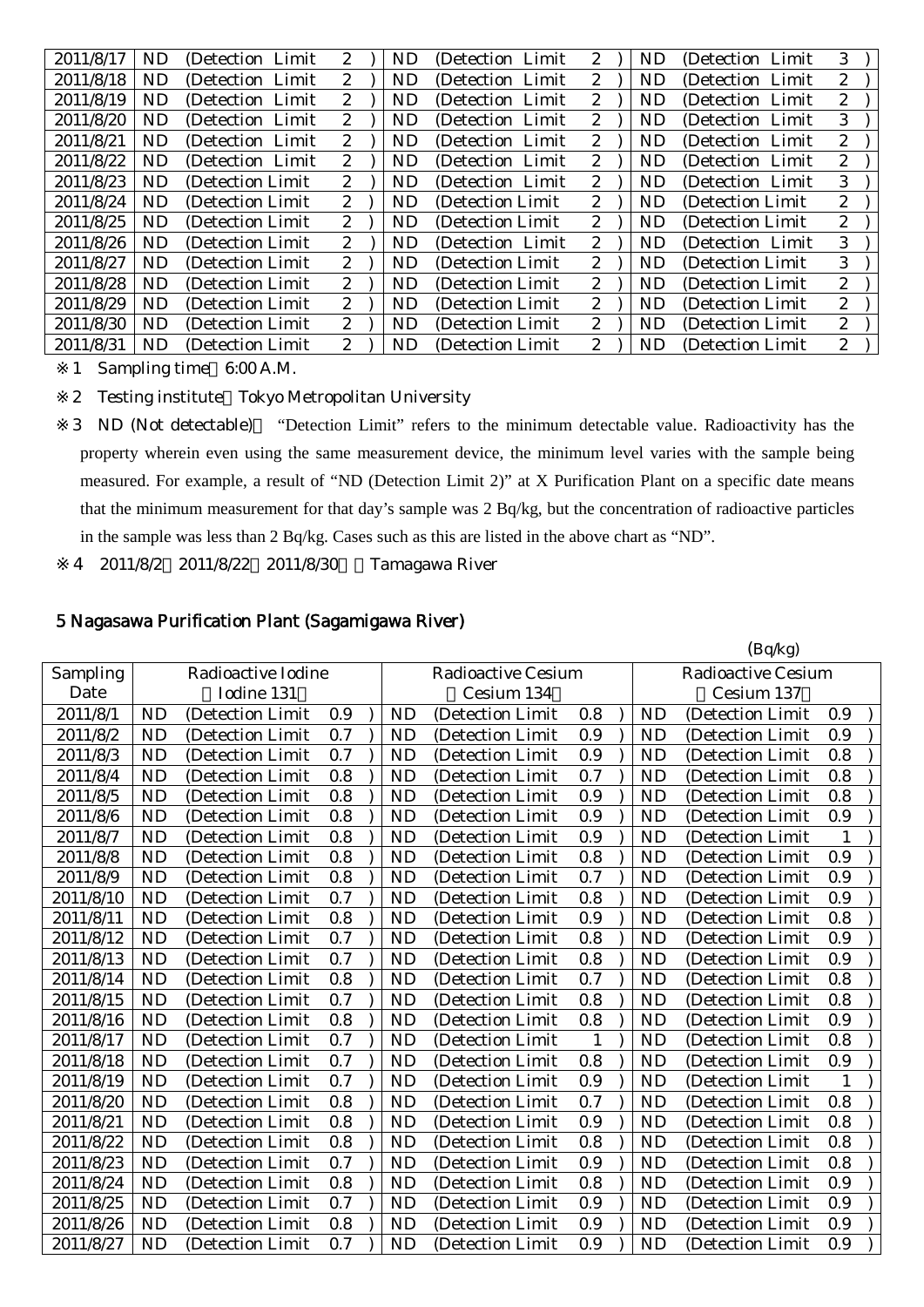|  |  |  | 2011/8/28   ND (Detection Limit 0.7 )   ND (Detection Limit 0.8 )   ND (Detection Limit 0.9 ) |  |  |
|--|--|--|-----------------------------------------------------------------------------------------------|--|--|
|  |  |  | $2011/8/29$ ND (Detection Limit 0.7 ) ND (Detection Limit 0.7 ) ND (Detection Limit 0.8 )     |  |  |
|  |  |  | 2011/8/30   ND (Detection Limit 0.8)   ND (Detection Limit 0.7)   ND (Detection Limit 0.9)    |  |  |
|  |  |  | 2011/8/31   ND (Detection Limit 0.7 )   ND (Detection Limit 0.7 )   ND (Detection Limit 0.8 ) |  |  |

1 Sampling time 6:00 A.M.

2 Testing institute Water Quality Management Center

3 ND (Not detectable) "Detection Limit" refers to the minimum detectable value. Radioactivity has the property wherein even using the same measurement device, the minimum level varies with the sample being measured. For example, a result of "ND (Detection Limit 2)" at X Purification Plant on a specific date means that the minimum measurement for that day's sample was 2 Bq/kg, but the concentration of radioactive particles in the sample was less than 2 Bq/kg. Cases such as this are listed in the above chart as "ND".

### 6 Misato Purification Plant (Edogawa River)

|                 |     |                       |     |    |                    |     |                    | (Bq/kg)               |     |  |  |
|-----------------|-----|-----------------------|-----|----|--------------------|-----|--------------------|-----------------------|-----|--|--|
| <b>Sampling</b> |     | Radioactive Iodine    |     |    | Radioactive Cesium |     | Radioactive Cesium |                       |     |  |  |
| Date            |     | Iodine 131            |     |    | Cesium 134         |     |                    | Cesium 137            |     |  |  |
| 2011/8/1        | ND. | (Detection Limit 0.8) |     | ND | (Detection Limit)  | 0.9 | <b>ND</b>          | (Detection Limit 0.9) |     |  |  |
| 2011/8/8        | ND. | (Detection Limit 0.7) |     | ND | (Detection Limit)  | 0.8 | ND                 | (Detection Limit)     | 0.9 |  |  |
| 2011/8/15       | ND. | (Detection Limit 0.7) |     | ND | (Detection Limit)  | 0.8 | ND                 | (Detection Limit)     | 0.9 |  |  |
| 2011/8/22       | ND. | (Detection Limit)     | 0.7 | ND | (Detection Limit)  | 0.8 | ND                 | (Detection Limit)     | 0.9 |  |  |
| 2011/8/29       | ND. | (Detection Limit)     | 0.8 | ND | (Detection Limit)  | 0.9 | ND                 | (Detection Limit)     |     |  |  |

1 Sampling time 9:00 A.M.

2 Testing institute Water Quality Management Center

3 ND (Not detectable) "Detection Limit" refers to the minimum detectable value. Radioactivity has the property wherein even using the same measurement device, the minimum level varies with the sample being measured. For example, a result of "ND (Detection Limit 2)" at X Purification Plant on a specific date means that the minimum measurement for that day's sample was 2 Bq/kg, but the concentration of radioactive particles in the sample was less than 2 Bq/kg. Cases such as this are listed in the above chart as "ND".

## 7 Misono Purification Plant (Arakawa River)

|           |     |                       |  |  |     |                           |     |           | (Bq/kg)                   |     |  |
|-----------|-----|-----------------------|--|--|-----|---------------------------|-----|-----------|---------------------------|-----|--|
| Sampling  |     | Radioactive Iodine    |  |  |     | <b>Radioactive Cesium</b> |     |           | <b>Radioactive Cesium</b> |     |  |
| Date      |     | Iodine 131            |  |  |     | Cesium 134                |     |           | Cesium 137                |     |  |
| 2011/8/2  | ND. | (Detection Limit 0.7) |  |  |     | (Detection Limit)         | 0.8 | <b>ND</b> | (Detection Limit 0.9)     |     |  |
| 2011/8/9  | ND. | (Detection Limit 0.7) |  |  | ND  | (Detection Limit)         | 0.8 | <b>ND</b> | (Detection Limit)         | 0.9 |  |
| 2011/8/16 | ND. | (Detection Limit 0.8) |  |  | ND. | (Detection Limit)         | 0.8 | ND        | (Detection Limit)         | 0.8 |  |
| 2011/8/23 | ND. | (Detection Limit 0.8) |  |  | ND. | (Detection Limit)         | 0.7 | <b>ND</b> | (Detection Limit)         | 0.8 |  |
| 2011/8/30 | ND. | (Detection Limit 0.8) |  |  | ND. | (Detection Limit)         | 0.8 | ND        | (Detection Limit)         | 0.9 |  |

1 Sampling time 9:00 A.M.

2 Testing institute Water Quality Management Center

3 ND (Not detectable) "Detection Limit" refers to the minimum detectable value. Radioactivity has the property wherein even using the same measurement device, the minimum level varies with the sample being measured. For example, a result of "ND (Detection Limit 2)" at X Purification Plant on a specific date means that the minimum measurement for that day's sample was 2 Bq/kg, but the concentration of radioactive particles in the sample was less than 2 Bq/kg. Cases such as this are listed in the above chart as "ND".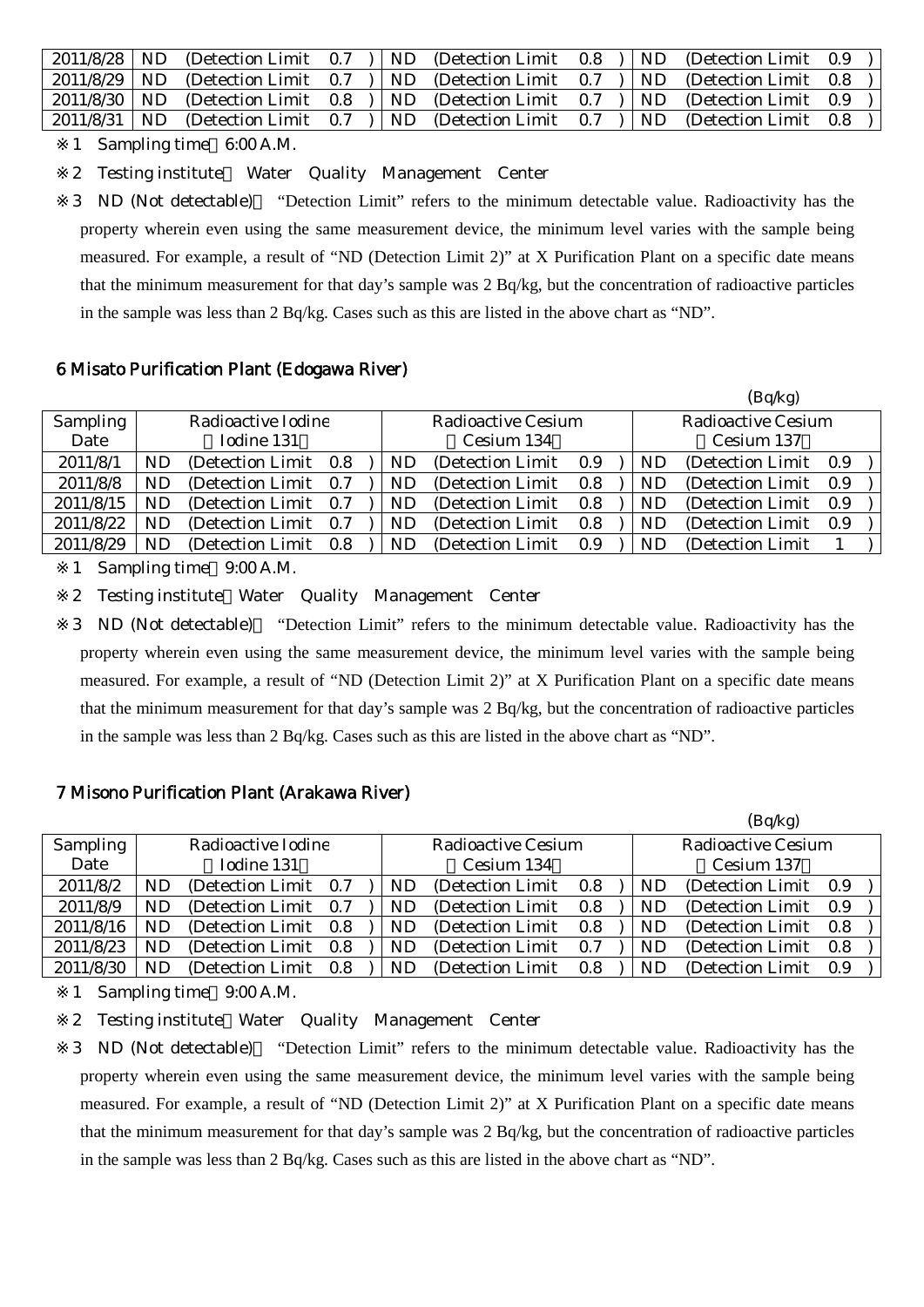### 8 Sakai Purification Plant (Tamagawa River)

|           |                    |                       |     |                    |                   |     |                           |            | (Bq/kg)           |     |  |
|-----------|--------------------|-----------------------|-----|--------------------|-------------------|-----|---------------------------|------------|-------------------|-----|--|
| Sampling  | Radioactive Iodine |                       |     | Radioactive Cesium |                   |     | <b>Radioactive Cesium</b> |            |                   |     |  |
| Date      |                    | Iodine 131            |     |                    | Cesium 134        |     |                           | Cesium 137 |                   |     |  |
| 2011/8/3  | ND                 | (Detection Limit 0.7) |     | ND.                | (Detection Limit) | 0.8 |                           | <b>ND</b>  | (Detection Limit) | 0.8 |  |
| 2011/8/10 | ND.                | (Detection Limit 0.8) |     | ND.                | (Detection Limit) | 0.9 |                           | ND.        | (Detection Limit) | 0.9 |  |
| 2011/8/17 | ND                 | (Detection Limit 0.8) |     | ND.                | (Detection Limit) | 0.9 |                           | ND         | (Detection Limit) | 0.9 |  |
| 2011/8/24 | ND                 | (Detection Limit 0.7) |     | ND                 | (Detection Limit) | 0.9 |                           | ND         | (Detection Limit) | 0.9 |  |
| 2011/8/31 | ND.                | (Detection Limit)     | 0.7 | ND.                | (Detection Limit) | 0.9 |                           | <b>ND</b>  | (Detection Limit) | 0.8 |  |

1 Sampling time 9:00 A.M.

2 Testing institute Water Quality Management Center

3 ND (Not detectable) "Detection Limit" refers to the minimum detectable value. Radioactivity has the property wherein even using the same measurement device, the minimum level varies with the sample being measured. For example, a result of "ND (Detection Limit 2)" at X Purification Plant on a specific date means that the minimum measurement for that day's sample was 2 Bq/kg, but the concentration of radioactive particles in the sample was less than 2 Bq/kg. Cases such as this are listed in the above chart as "ND".

#### 9 Kinuta Purification Plant (Tamagawa River)

|                 |                    |                       |     |                          |                   |         |                           | (Bq/kg)   |                       |     |  |
|-----------------|--------------------|-----------------------|-----|--------------------------|-------------------|---------|---------------------------|-----------|-----------------------|-----|--|
| <b>Sampling</b> | Radioactive Iodine |                       |     | Radioactive Cesium       |                   |         | <b>Radioactive Cesium</b> |           |                       |     |  |
| Date            |                    | Iodine 131            |     | Cesium 137<br>Cesium 134 |                   |         |                           |           |                       |     |  |
| 2011/8/4        | ND                 | (Detection Limit 0.8) |     | ND.                      | (Detection Limit) | $0.8\,$ |                           | ND.       | (Detection Limit 0.9) |     |  |
| 2011/8/11       | ND                 | (Detection Limit 0.7) |     | ND.                      | (Detection Limit) | 0.8     |                           | ND.       | (Detection Limit)     | 0.9 |  |
| 2011/8/18       | ND                 | (Detection Limit 0.8) |     | ND.                      | (Detection Limit) | 0.8     |                           | <b>ND</b> | (Detection Limit)     | 0.9 |  |
| 2011/8/25       | ND                 | (Detection Limit)     | 0.7 | ND.                      | (Detection Limit) | 0.7     |                           | ND        | (Detection Limit)     | 0.9 |  |

1 Sampling time 9:00 A.M.

2 Testing institute Water Quality Management Center

3 ND (Not detectable) "Detection Limit" refers to the minimum detectable value. Radioactivity has the property wherein even using the same measurement device, the minimum level varies with the sample being measured. For example, a result of "ND (Detection Limit 2)" at X Purification Plant on a specific date means that the minimum measurement for that day's sample was 2 Bq/kg, but the concentration of radioactive particles in the sample was less than 2 Bq/kg. Cases such as this are listed in the above chart as "ND".

#### 10 Kinutashimo Purification Plant (Tamagawa River)

|                 |                    |                       |     |                    |                   |            |                           |    | (Bq/kg)               |     |  |
|-----------------|--------------------|-----------------------|-----|--------------------|-------------------|------------|---------------------------|----|-----------------------|-----|--|
| <b>Sampling</b> | Radioactive Iodine |                       |     | Radioactive Cesium |                   |            | <b>Radioactive Cesium</b> |    |                       |     |  |
| Date            |                    | Iodine 131            |     | Cesium 134         |                   | Cesium 137 |                           |    |                       |     |  |
| 2011/8/5        | ND                 | (Detection Limit 0.7) |     | ND                 | (Detection Limit) | 0.7        |                           | ND | (Detection Limit)     |     |  |
| 2011/8/12       | ND                 | (Detection Limit 0.8) |     | ND.                | (Detection Limit) | 0.9        |                           | ND | (Detection Limit 0.9) |     |  |
| 2011/8/19       | ND                 | (Detection Limit 0.8) |     | ND.                | (Detection Limit) | 0.7        |                           | ND | (Detection Limit)     |     |  |
| 2011/8/26       | ND                 | (Detection Limit)     | 0.7 | ND                 | (Detection Limit) | 0.8        |                           | ND | (Detection Limit)     | 0.9 |  |

1 Sampling time 9:00 A.M.

2 Testing institute Water Quality Management Center

3 ND (Not detectable) "Detection Limit" refers to the minimum detectable value. Radioactivity has the property wherein even using the same measurement device, the minimum level varies with the sample being measured. For example, a result of "ND (Detection Limit 2)" at X Purification Plant on a specific date means that the minimum measurement for that day's sample was 2 Bq/kg, but the concentration of radioactive particles in the sample was less than 2 Bq/kg. Cases such as this are listed in the above chart as "ND".